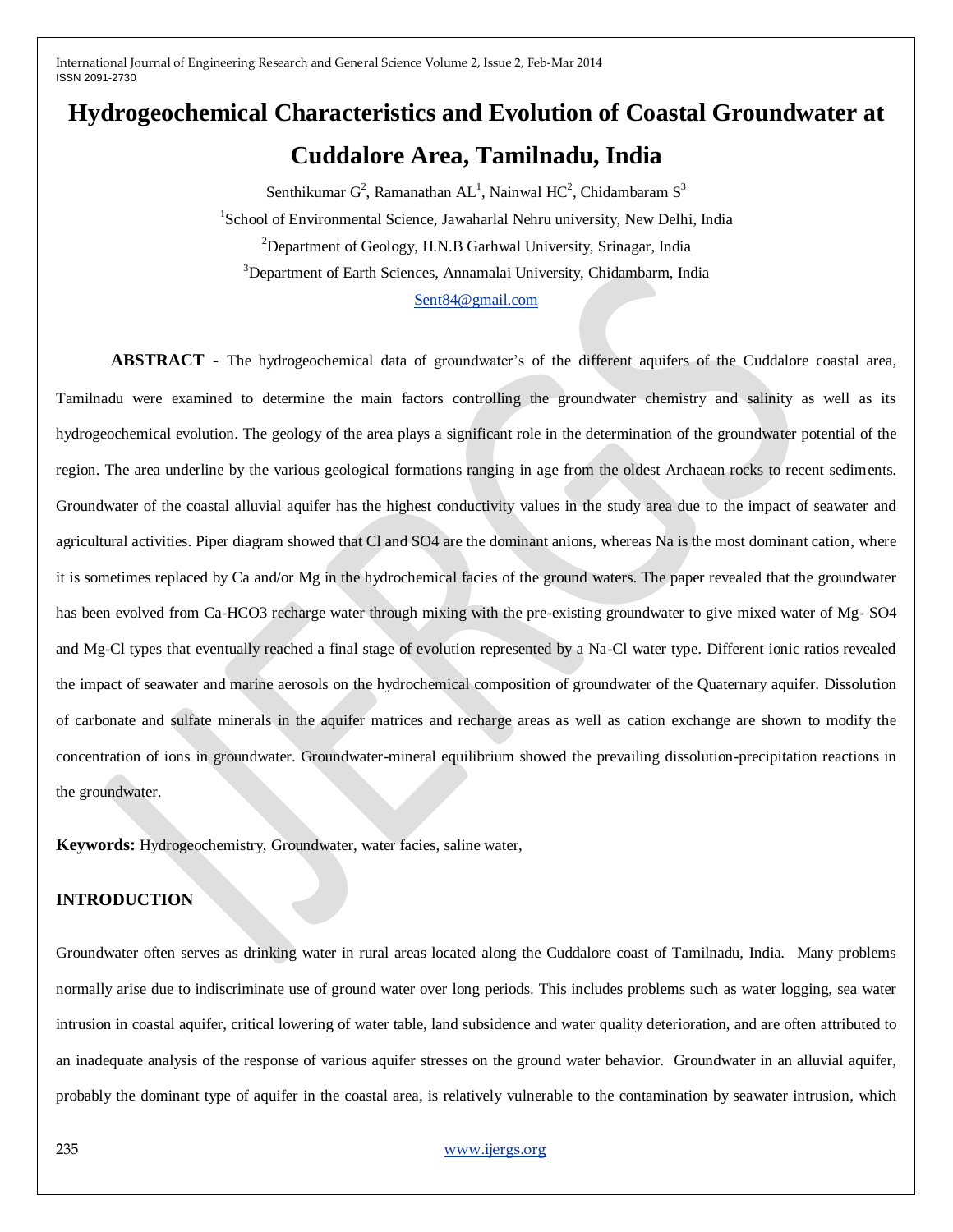makes groundwater unsuitable for drinking. As a result of chemical and biochemical interaction between groundwater and contaminants from urban, industrial and agricultural activities along with geological materials through which it flows, it contains a wide variety of dissolved inorganic chemical constituents in various concentrations. When seawater intrusion is the only cause for the salinity of groundwater in an aquifer system, the groundwater does not only exhibit high total dissolved solids (TDS) but also shows high concentrations of most major cations and anions (Richter and Kreitler, 1993). Hydrogeochemical data helps in estimating the extended of mixing, the circulating pathways and residence time of groundwater (Edmunds, 1994). The type and concentration of salts in depend on the geological environment and movement of groundwater (Ragunath, 1987). The purposes of this study are to examine spatial and temporal variations of groundwater chemistry in a coastal aquifer system, which is located in Cuddalore coastal area, and to interpret reasonable processes that control the groundwater chemistry. Chemical compositions of groundwater and Chemical aspects were used to determine factors affecting the hydrogeochemistry of groundwater in the study area.

#### **LOCATION OF THE AREA**

Area chosen for study is Cuddalore region, which is located in southern part of Cuddalore district in the east coast of India (Figure 1). It lies in between  $79^{\circ}$  29"E to  $79^{\circ}$  54"E longitude and  $11^{\circ}$  20"N to  $11^{\circ}$  45"N latitudes (Fig 1). Long term average rainfall of the district is 1160.36mm. Groundwater in this area is overexploited for agriculture and industrial purposes are predominant land use in this area, which induces salinity in the coastal aquifers, and coastal stretch of Cuddalore district is about 10km. The geology of the area plays a significant role in the determination of the groundwater potential of the region. The area lies between the various geological formations ranging in age from the oldest Archaean rocks to recent sediments. The most common outcrops in the area are limestone, sandstone and clays. These are covered in places by lateritic, kankar and alluvium. The tertiary formation having good potential groundwater covered by sandstone argillaceous and pebble bearing grits, clays (variegated) with lignite seams and pebble beds.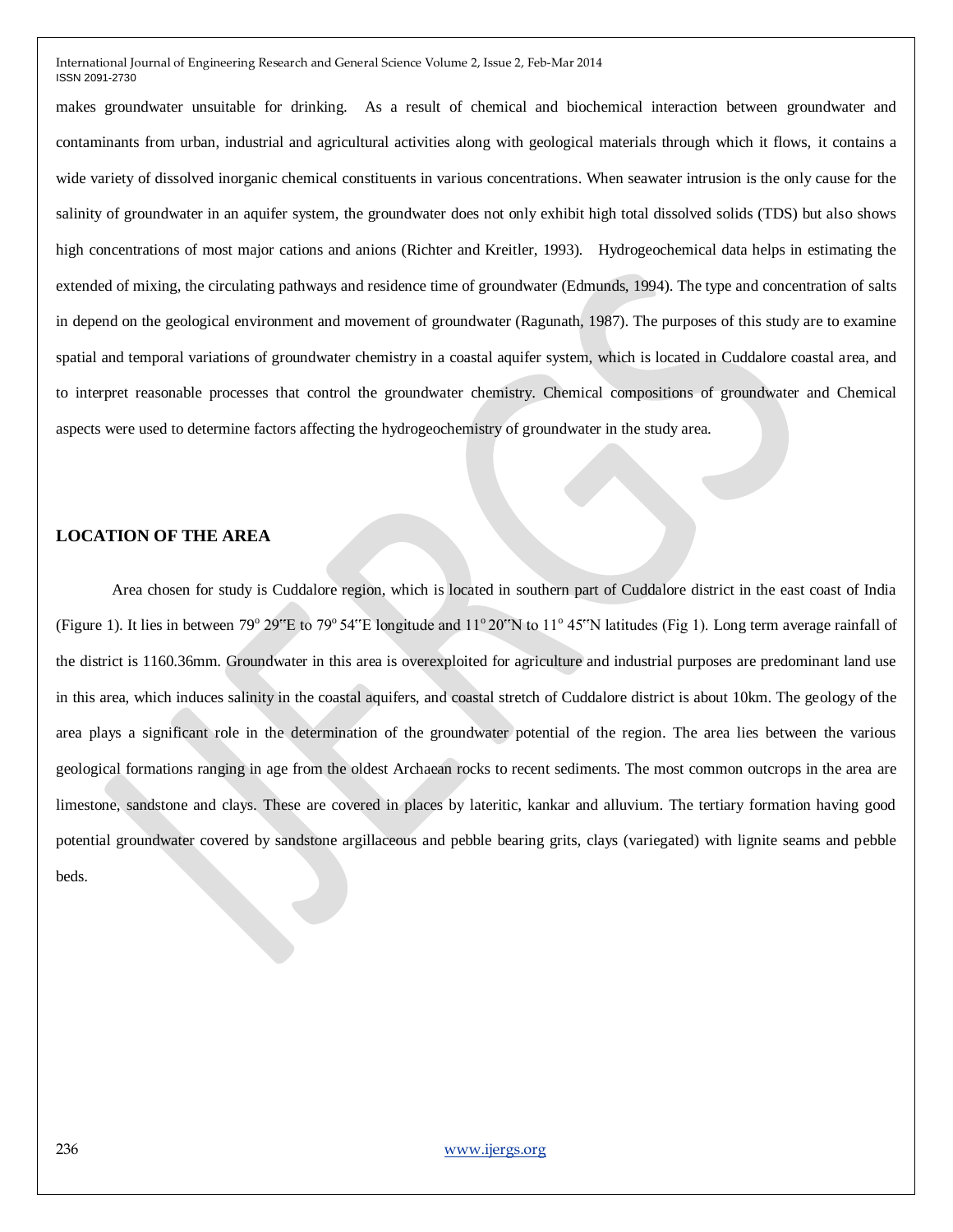

#### **MATERIAL AND METHODS**

Totally fifty four groundwater samples were collected during post monsoon (POM) and pre monsoon (PRM) in year 2007 mostly covered by the shallow aquifers in this region. The samples collected after 10 minutes pumping and stored in polyethylene bottles. pH, electrical conductivity (EC) and total dissolved solids (TDS) were measured by handheld pH, EC and TDS meter in the field. The collected samples were analyzed for major cations, like  $Ca^+$  and  $Mg^+$  by Titrimetry,  $Na^+$  and  $K^+$  by flame photometry (AIMIL); anions, like Cl<sup>-</sup> and HCO<sub>3</sub><sup>-</sup> by Titrimetry,  $SO_4$ ,  $PO_4$ ,  $NO_3$ <sup>-</sup> and  $H_4SiO_4$  by Spectrophotometer (JENWAY 6505). The analyses (APHA 1998) were done by adopting standard procedures.

#### **RESULT AND DISCUSSION**

237 [www.ijergs.org](http://www.ijergs.org/) Groundwater samples were collated in space and time and analyzed for major and minor dissolved ions using standard procedures. The results of the physical – chemical analysis of the ground waters of Cuddalore coastal aquifers for two seasons are given in table 1 the maximum minimum and average of the samples. In general pH of the waters is alkaline in nature. The pH is controlled by total alkalinity of the ground water and partially by sea water mixing. pH in the study area varies from 6.6 to 8.1 with an average of 7.4 in post monsoon and in pre monsoon it ranges from 6.4 to 7.8 with an average of 7.17. EC varies from 354 to 1596  $\mu$ s/cm with an average of 827  $\mu$ s/cm<sup>2</sup> in post monsoon and 258 to 2630  $\mu$ s/cm with an average of 827.32 $\mu$ s/cm in pre monsoon. Total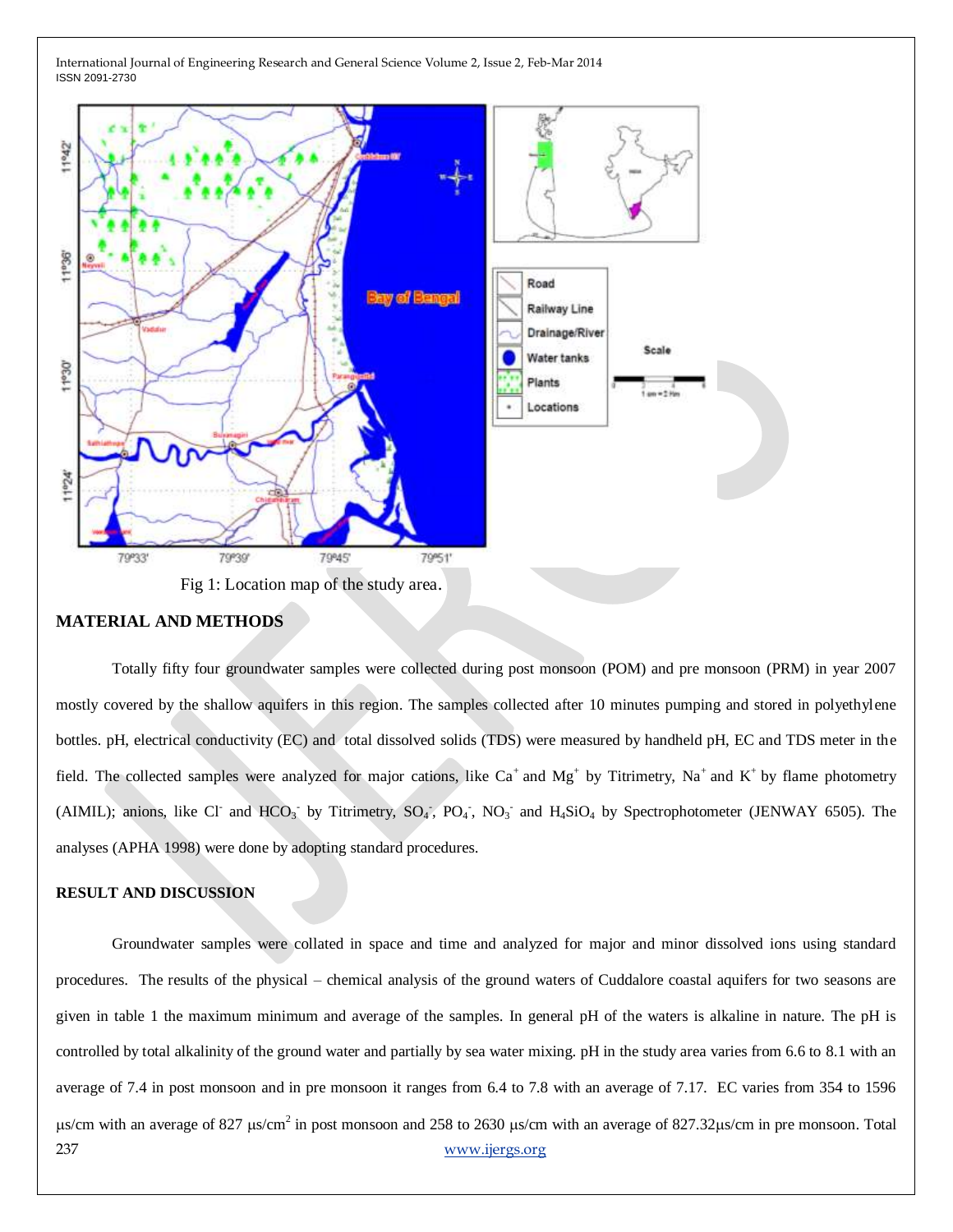dissolved solids (TDS) ranges vary from 247.8 to 1117 mg/l with an average of 579.41 mg/l in post monsoon and 208.60 to 1809 mg/l with an average of 581.82 mg/l in pre monsoons. The water samples of the study area are classified as fresh to brackish in nature. Bicarbonate is the dominant anion followed by chloride, sulphate, nitrate and phosphate in post monsoon season and in pre monsoon bicarbonate is the dominant anion followed by chloride, sulphate and phosphate. The dominant cations are as follows: calcium followed by sodium, potassium and magnesium during post monsoon and calcium followed by magnesium, sodium and potassium in pre monsoon. The spatial distribution of EC of samples was carried out for all five major seasons (figure 2). In general, EC found to be higher near the coastal areas. The Neyveli mine area shows high concentration in pre monsoon which indicate the over exploration of groundwater. The EC spatial diagram mainly shows variation of the concentration in area wise. Majority of the coastal regions of the study area affected by the salt water intrusion due to the over exploration of groundwater by Veeranam metro project, Neyveli Lignite mines, agriculture and domestic purposes (Prasanna et al, 2010).

Table 1: Comparison of chemical composition of water with WHO (2004) and ISI (1995) in mg/l (except ECin  $\Box s/cm$  and pH)

| Param<br>eters   | <b>POM 07</b> |         | <b>PRM 07</b> |         | <b>WHO</b>     | <b>Highest</b> | <b>ISI</b>  |
|------------------|---------------|---------|---------------|---------|----------------|----------------|-------------|
|                  | Min           | Max     | Min           | Max     | (2004)         | desirable      | (1995)      |
| pH               | 6.60          | 8.10    | 6.40          | 7.80    | $6.5 - 8.5$    | $7 - 8.5$      | $6.5 - 9.2$ |
| EC               | 578.90        | 3104.15 | 495.99        | 2833.56 | 1400.00        | -              |             |
| <b>TDS</b>       | 320.50        | 2152.00 | 331.27        | 1973.05 | 1000.00        | 500.00         | 1500.0      |
| Ca               | 26.90         | 125.36  | 20.85         | 101.48  | 500.00         | 75.00          | 200.0       |
| Mg               | 12.20         | 66.60   | 7.47          | 81.67   | ÷              | 30.00          | 100.0       |
| Na               | 22.50         | 421.25  | 16.60         | 504.10  | 200.00         | ۰              |             |
| K                | 15.70         | 76.00   | 7.18          | 57.89   |                | ٠              | ٠           |
| Cl               | 74.50         | 856.24  | 68.36         | 984.25  | 250.00         | 250.00         | 1000.0      |
| HCO <sub>3</sub> | 81.70         | 394.20  | 75.24         | 331.72  | $\overline{a}$ | 300.00         | 600.0       |
| SO <sub>4</sub>  | 1.40          | 27.36   | 2.86          | 41.20   | 400.00         | 150.00         | 400.0       |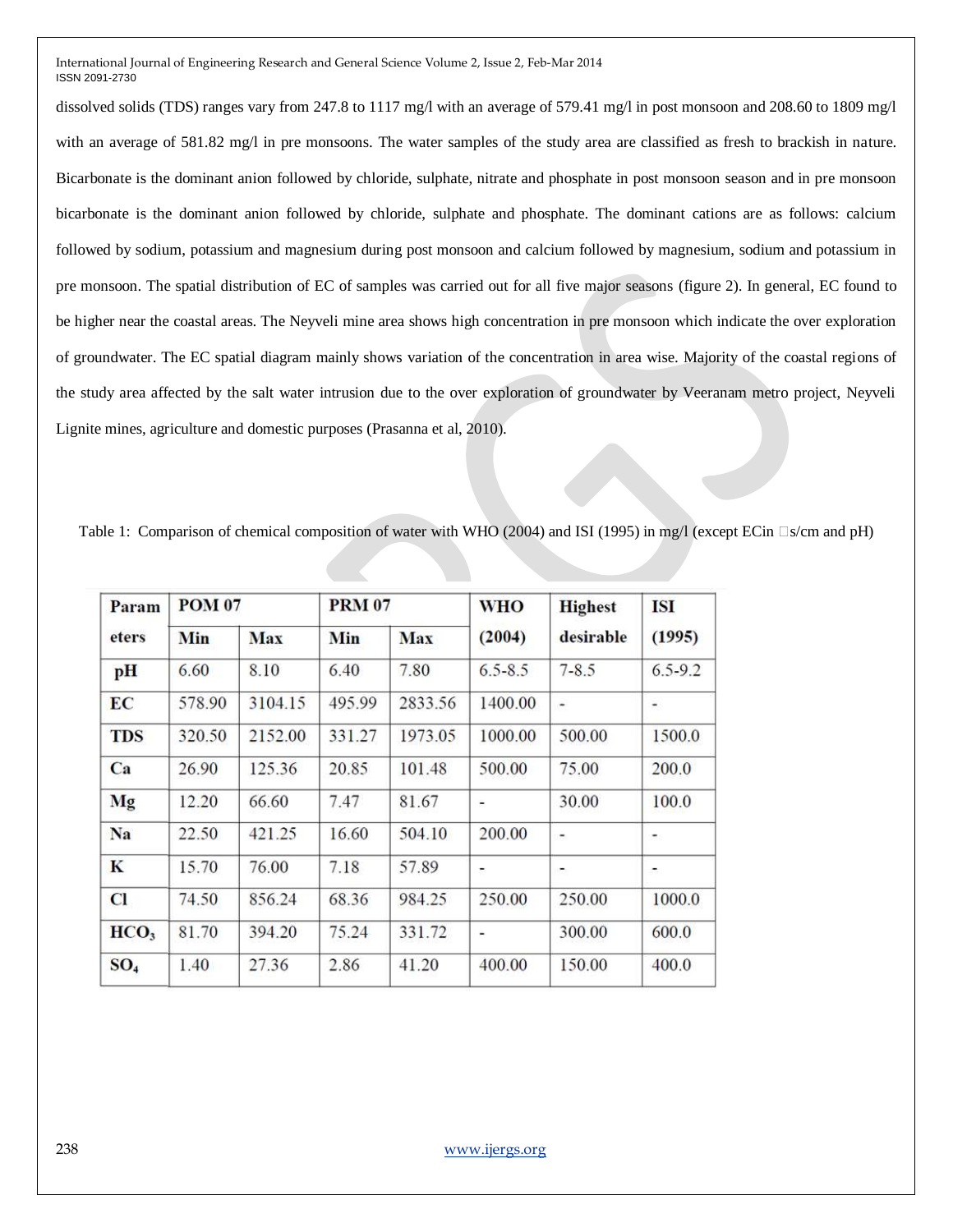

Figure 2: Spatial distribution of  $\overline{EC}$  ( $\mu$ s/cm) in groundwater during the year 2007

The trilinear piper diagram is one way of comparing quality of water. It is the first step of determining the water facies for the purposes of studying the evolution of groundwater (Vajrappa et al, 2007). studied Irrigation effects on the salinity of the Arba and Riguel Rivers (Spain), they evolved from a Calcium Bi Carbonate composition by using the Piper Classification. Geological hydro geochemical investigation of the Uranium potential of an area between Orange and Kuruman River (Levin, 1980) has discussed the salinity of groundwater with the Piper diagram. The geochemical evolution of groundwater can be understood by plotting the concentration of major cations and anions in the Piper (1994) trilinear diagram. It consists of two lower triangular fields and a central diamond shaped fields. All the three fields have incorporation of major ions only.



Figure 3: Hill Piper Plot for the groundwater in 2007 (after Hill Piper, 1944)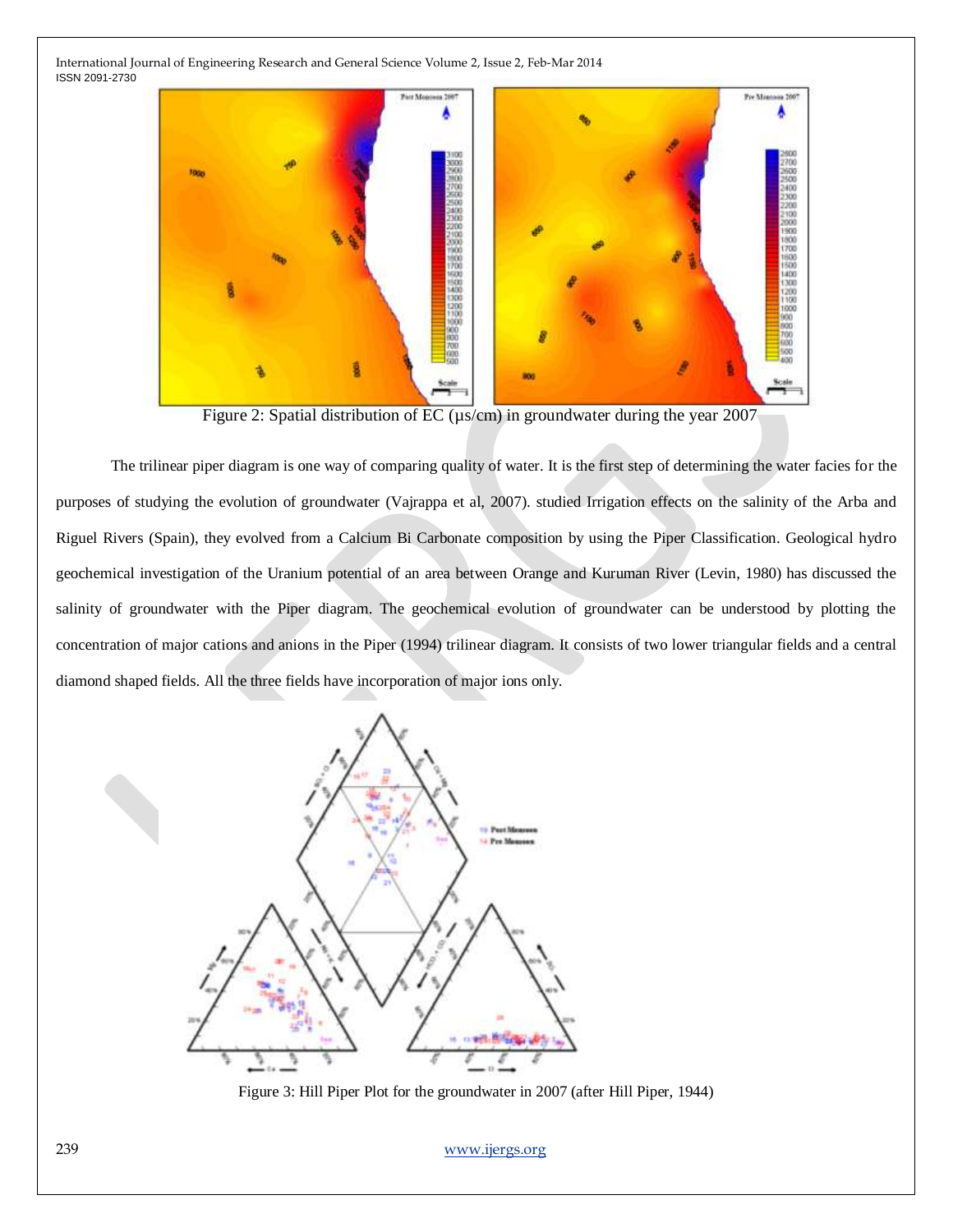The Triangular fields are plotted separately with epm values of cations Ca,Mg alkali earth, (Na+ K) alkali, HCO3 weak acid SO4 and Cl strong acid. Water facies can be identified by projection of plots in the central diamond shaped field (Chidambaram 2000 and Pandian and Sankar 2007). Hydro geochemical facies interpretation is a useful tool for determining the flow pattern, origin of chemical histories of groundwater masses. The plot (Figure 3) of POM samples fall in the Na-Cl (40%) type of water, followed by Mg-Cl (28%), Na-HCO3 (16%), Ca-Cl (8%) and Ca-HCO3 (8%) type of water. In PRM (41%) sample fall in Na-Cl type of water, followed by Mg-Cl (31%), Ca-Cl (14%), Na-HCO3 (8%), Ca-HCO3 (3%) and Mg-HCO3 (3%). The concept of Hydrogeochemical facies offers a mass regional relation between chemical character, lithology and regional flow pattern. For all 2 seasons there exists a continuous mixing of Na, Cl and Mg with few representations of  $HCO<sub>3</sub>$  and Ca. Thus, the ground water chemistry of the area is mainly controlled by chemical weathering followed by infiltration, leaching, evaporation, sea water intrusion and anthropogenic activities. The POM and PRM seasons Na-Cl type of water dominated in coastal areas indicating sea water intrusion and the representation of other samples indicate rock weathering, evaporation and leaching

The SAR (alkali hazard) and specific conductance (Salinity hazard) is plotted in USSL diagram (Figure 43)**,** classification of water for irrigation purpose can be determined. In year 2007, POM samples fall in C3S2 range and one sample fall in C3S2 area, comparatively POM POM 07 data shows that the salinity concentration increases from medium to high conductivity due to saline water intrusion. Soils in this terrain are to be preferablly salt tolerance plants (Karanth 1989). In PRM sample fall C2S2 (40%) and C3S1 (60%) it indicates the high salinity and medium sodium hazard. applications of gypsum, make water feasible and also increases soil permeability (Goyal and Jain 1982).



Figure 4: USSL classification for the groundwater in 2007 ( after USSL, 1954 )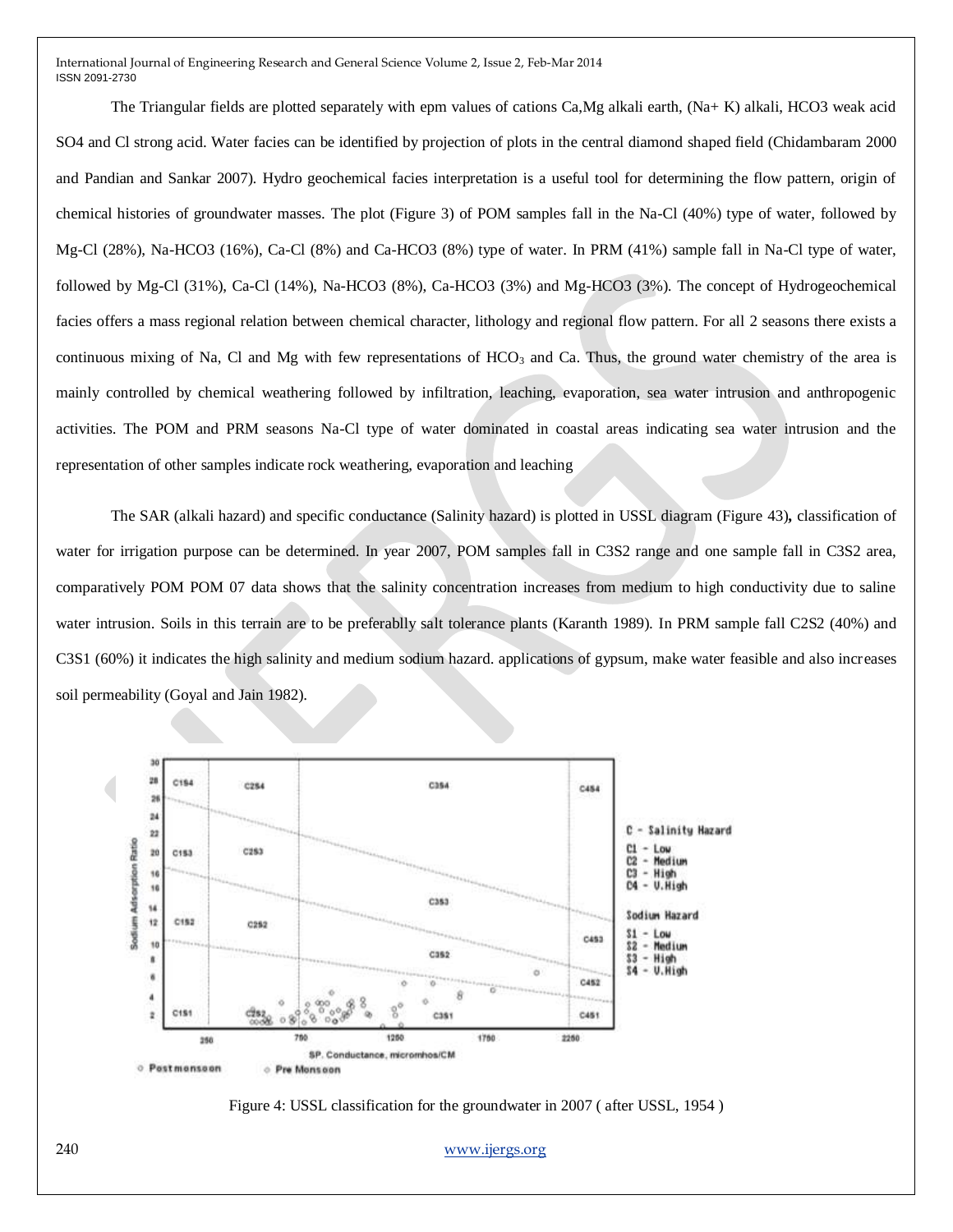The Piper diagram (Johnson 1975) in year 2007 (Figure 5), POM (48%) and PRM (42%) samples fall in zone contaminated with gypsum and also with few representations in static and disco-ordinate regimes indicating weathering of bed rocks and intensive ion exchange process in this region. During PRM season most of the samples (38%) fall in Ca+Mg and SO4+Cl category. The PRM seasons in 2007 have higher secondary salts precipitation, with fewer representations in Ca+Mg and SO4+Cl and Ca+Mg, SO4+Cl and HCO3+CO3 indicating the secondary precipitation of salts in all seasons.



Figure 5: Reconstructed Diamond field of Piper for the groundwater in 2007 (After Johnson, 1975)

The Na+/Cl− couple: In natural waters these two chemical elements are often connected to halite (NaCl) dissolution. The evolution of Na+ is studied according to the chlorides contents, because this is considered as a steady tracer and conservative of the very soluble evaporates; rarely incoming in saline precipitation, and not intervening in the oxidation-reduction phenomena, and little influenced by the bacteria intervention (Seghir ,2008). For the strong concentrations of chlorides, one observes a direct relation between Na and Cl, indicating that a common origin of these two chemical elements For the weak concentrations of chlorides, one observes a constant excess of sodium contents, it explains itself by another origin of the ion of soda that made increase the concentration of sodium This contribution supplementary could come from the alteration of soda silicates (Clays). But since, this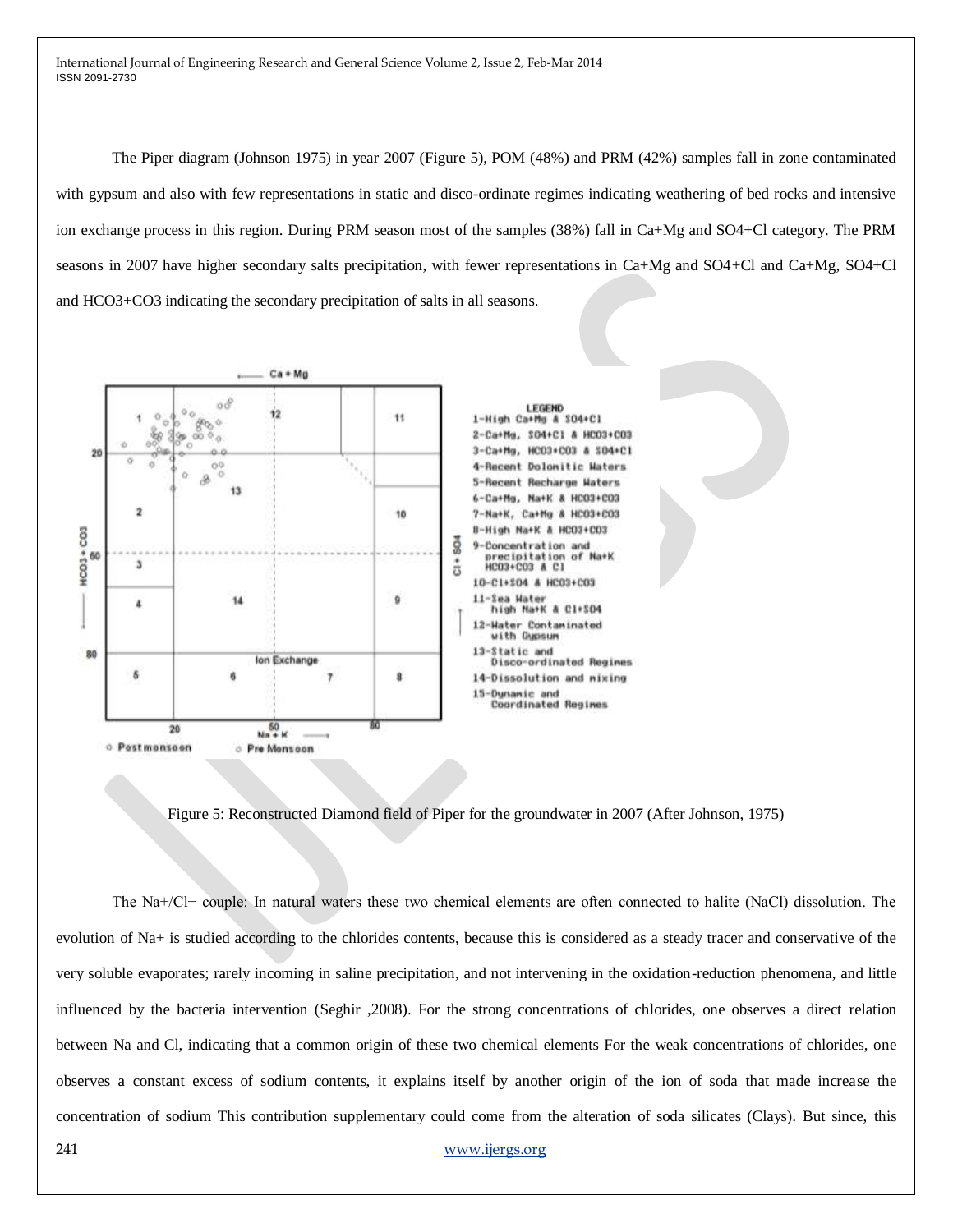excess of Na is derived due to the deficit of Ca in relation to HCO3 - and SO4 (Figure 6), the increase of Na contents cannot explain itself that by the process of base exchange related to the clayey minerals. This process fixes an ion of Ca after liberation of two ions of Na+. The Ca/(HCO3 + SO4)- Na/Cl diagram (Seghir 2008) in 2007 almost all the samples fall in the natural state and the samples of PRM fall near to the base exchange zone.



Figure 7: Relationship between Na and Cl compared against a 1:1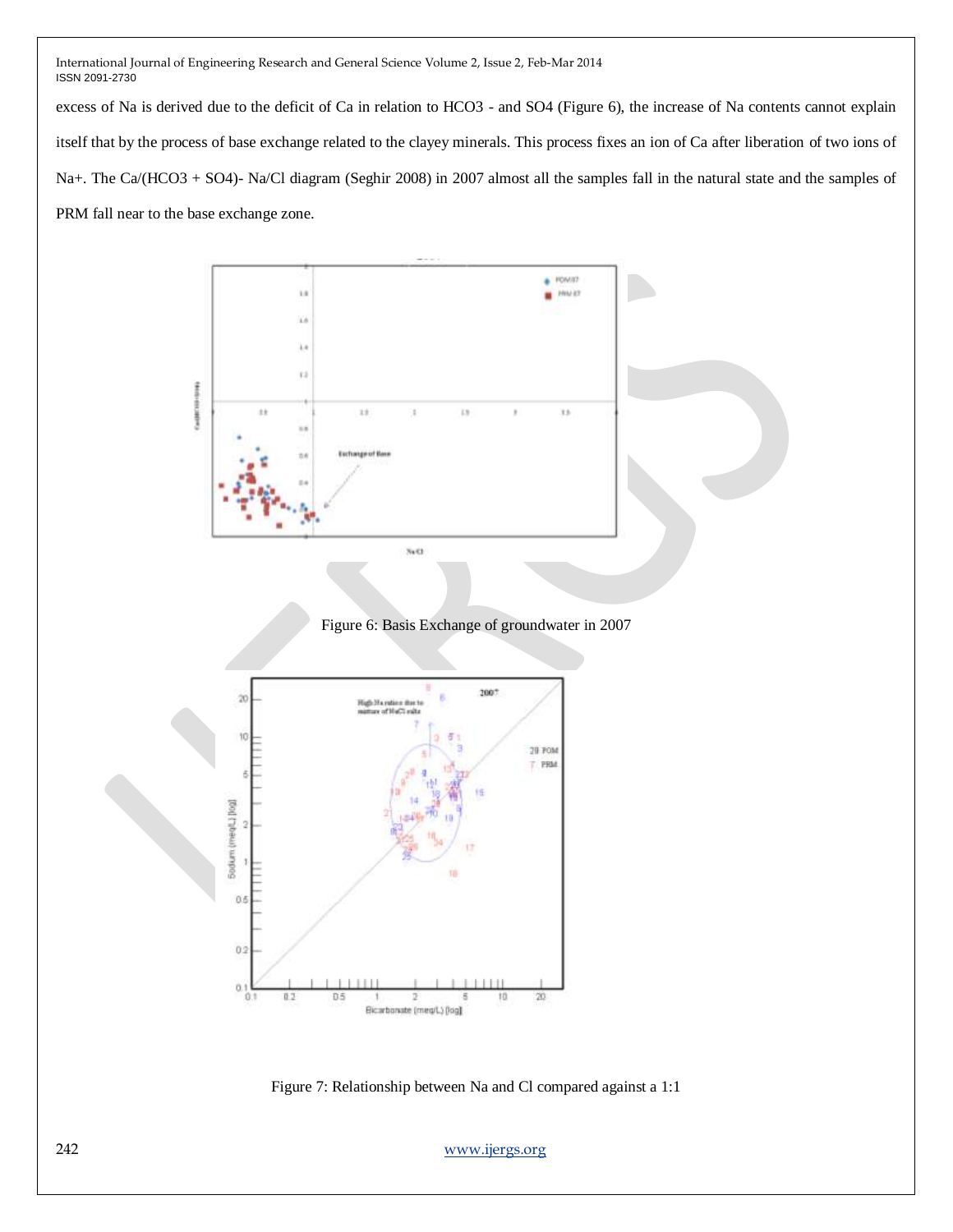The ionic relationship between Na and Cl is observed to determine their magnitude on the total salinity of groundwater in the coastal area. This is true for most groundwater samples in the year 2007 (Figure 7) except at lower concentrations, where the ratio tends to be greater than 1 indicating cation exchange reactions where Ca or Mg is exchanged for Na in groundwater or Na is derived from another source such as localized mineral hydrolysis. Na is derived from another source such as localized mineral hydrolysis.

#### **CONCLUSIONS**

In the study area, hydrogeochemical characteristics of groundwater of Cuddalore area have been studied and the groundwater quality is mainly controlled by weathering, precipitation, mixing of seawater, ion-exchange reactions, and anthropogenic inputs. The dominant water facies is Mg<sup>+</sup>- Cl<sup>-</sup>, Ca<sup>+</sup>- Cl<sup>-</sup>, Na<sup>+</sup>-Cl<sup>-</sup> in post monsoon Mg<sup>+</sup> - Cl<sup>-</sup>, Ca<sup>+</sup>- Cl<sup>-</sup>, Na<sup>+</sup>- HCO<sub>3</sub><sup>-</sup> in pre monsoon season. SAR ratio for POM and PRM seasons, most of the samples fall in Class II and Class III indicating the salinity concentration increases from medium to high conductivity due to saline water intrusion.. In general, EC found to be higher near the coastal areas. Majority of the coastal regions of the study area affected by the salt water intrusion due to the infiltration of contaminant water from industry and over exploration of groundwater for agriculture and domestic purposes.

#### **REFERENCES:**

- 1. Richter, B.C. and Kreitler, C.W., Geochemical Techniques for Identifying Sources of Ground-Water Salinization. CRC Press, 1993, 258 p.
- 2. Edmond JM, Palwer MR, Measures CF,Grant B, Stallard RF, Geochim Coscochim Acta., 1995. 59, 3301–3323
- 3. Ragunath, HM. Geochemical survey and water quality, Groundwater Wiley eastern limited, New Delhi, 1987, pp.343-347.
- 4. APHA, Standard methods for the examination of water and waste, 16th edition.Washington DC. 1985
- 5. Prasanna M.V, Chidambaram S, Shahul Hameed A and Srinivasamoorthy K, Environ Monit Assess., 2010, 168, 63-90
- 6. Vajrappa H C, Singh N R, Neelakantarama J (2007), Hydrochemical studies of Suvarnamukhi sub-basin of arkavathi river, Bangalore district, Karnataka. J Appl Geochem 2007, 9(2), 224-33.
- 7. Levin, I., Munnich, K.O. and Weiss, W. The effect of anthropogenic COZ and 14Csources on the distribution of 14Cin the atmosphere. In: M. Stuiver and R.S. Kra, eds., Proceedings of the loth International 14 Conference. Radiocarbon,1980, 22:379-391.
- 8. Piper AM, Trans Am Geophysical Union, 1944. 25, 914 923.
- 9. Chidambaram, S. Hydrogeochemical studies of groundwater in Periyar district, Tamilnadu, India, unpublished Ph.D thesis, Department of Geology, Annamalai University. 2000.